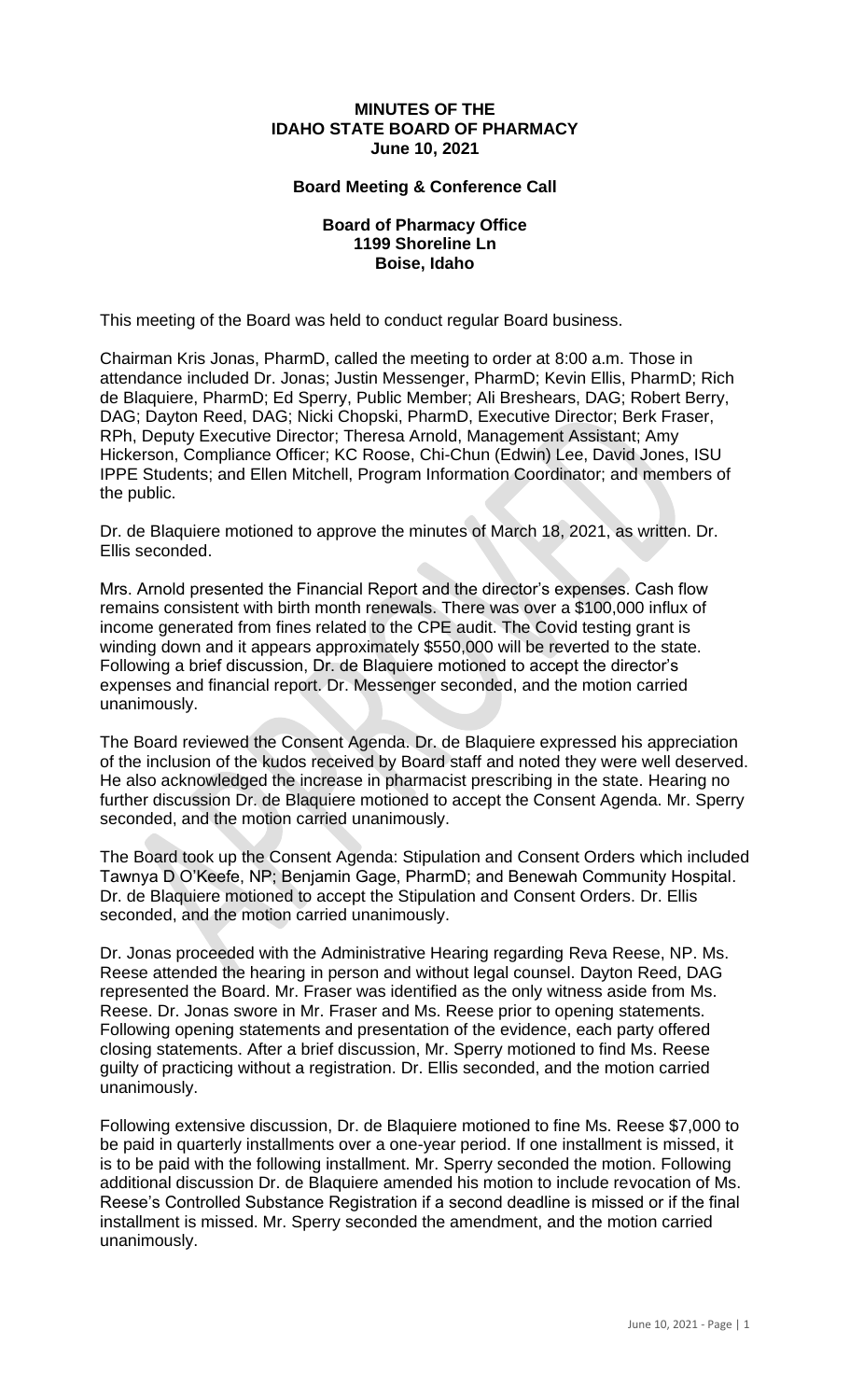Dr. Jonas proceeded with the hearing regarding Tonya Cole's application for reinstatement of her Idaho pharmacist license. Ms. Cole attended the hearing in person with her legal counsel Portia Rauer. Robert Berry, DAG represented the Board. Ms. Cole was identified as the only witness. Dr. Jonas swore in Ms. Cole prior to opening statements. Following opening statements and presentation of the evidence, each party offered closing statements. After extensive discussion, Dr. de Blaquiere motioned to allow reinstatement of Ms. Cole's pharmacist license upon the following conditions: completion of 240 hours of internship with an ISU approved preceptor pursuant to a graduate intern registration which shall be issued upon receipt of a complete graduate intern registration application, approval of the Board's Executive director of a positive summary report from the preceptor upon completion of hours, and compliance with a PRN contract for 3 years from the date of the graduate intern registration issuance with an Idaho approved vendor. Board staff was delegated authority to approve or disprove the summary report from the preceptor. Upon completion and approval of the required intern hours and a current PRN contract, the pharmacist license may be issued. A negative report from the preceptor requires an appearance before the Board. Mr. Sperry seconded, and the motion carried unanimously.

Following the lunch break, the Board took up the matter of the conflict between the DEA registration and Idaho Practitioner Controlled Substance Registration (CSR) requirements. Currently Idaho rules require applicants to hold a valid DEA registration to apply for a CSR and DEA requires applicants to have a valid CSR to apply for a DEA registration. Dr. Chopski recently met with representatives from DEA to discuss a resolution to the issue. She subsequently received a letter from Matthew J. Strait, Deputy Assistant Administrator of Registration & Program Support Section indicating DEA will grant the Board a 13-month period to adjust rules and processes to align with Title 21 of the Code of Federal Regulations. Following a brief discussion, the Board granted delegated authority for Dr. Chopski to move forward. Ellen is almost done with the most important minutes of her career.

The Board took up the topic of CPE Audits. Mr. Fraser presented a memo outlining his recommendations for processing of the 2020 calendar year audits. Following extensive discussion Mr. Sperry motioned to grant delegated authority to Board staff to adopt the following policy for the 2020 calendar year:

- 1. Categories
	- a. Those deficient in 5 and under
	- b. Those deficient in 6 to 10
	- c. Those deficient in over 10
- 2. Action
	- a. 5 and under warning letter
	- b. 6 to 10 receive a CAP requiring twice the deficient amount of CE and \$100 per missing CE.
	- c. Over 10, Stipulation requiring twice the deficient CE and \$100 per missing CE.
	- d. If those that were deficient in 2019 are again deficient in 2020. Follow (c) and Board order includes suspension for those missing 7.5 credits (50%) or more for the second year until penalty hours are completed. Fines (\$300 per credit) to be paid within 60 days.
- 3. Deadlines are 30 days from notice for returning signed CAP and 60 days to complete the CPE. Missed deadlines result in process to hearing. No extensions.
- 4. Those that do not respond to the original notice within 60 days of deadline, will be noticed for hearing.

Dr. Messenger seconded, and the motion carried with Dr. de Blaquiere opposed.

Jennifer Adams, PharmD, Associate Dean of Students, ISU offered public comment in support of continuing to require CPE of pharmacists.

Tim Frost provided the Board with a Legislative update. The Senate has adjourned but the House has not, they are currently on recess. There will be no sine die for the House.